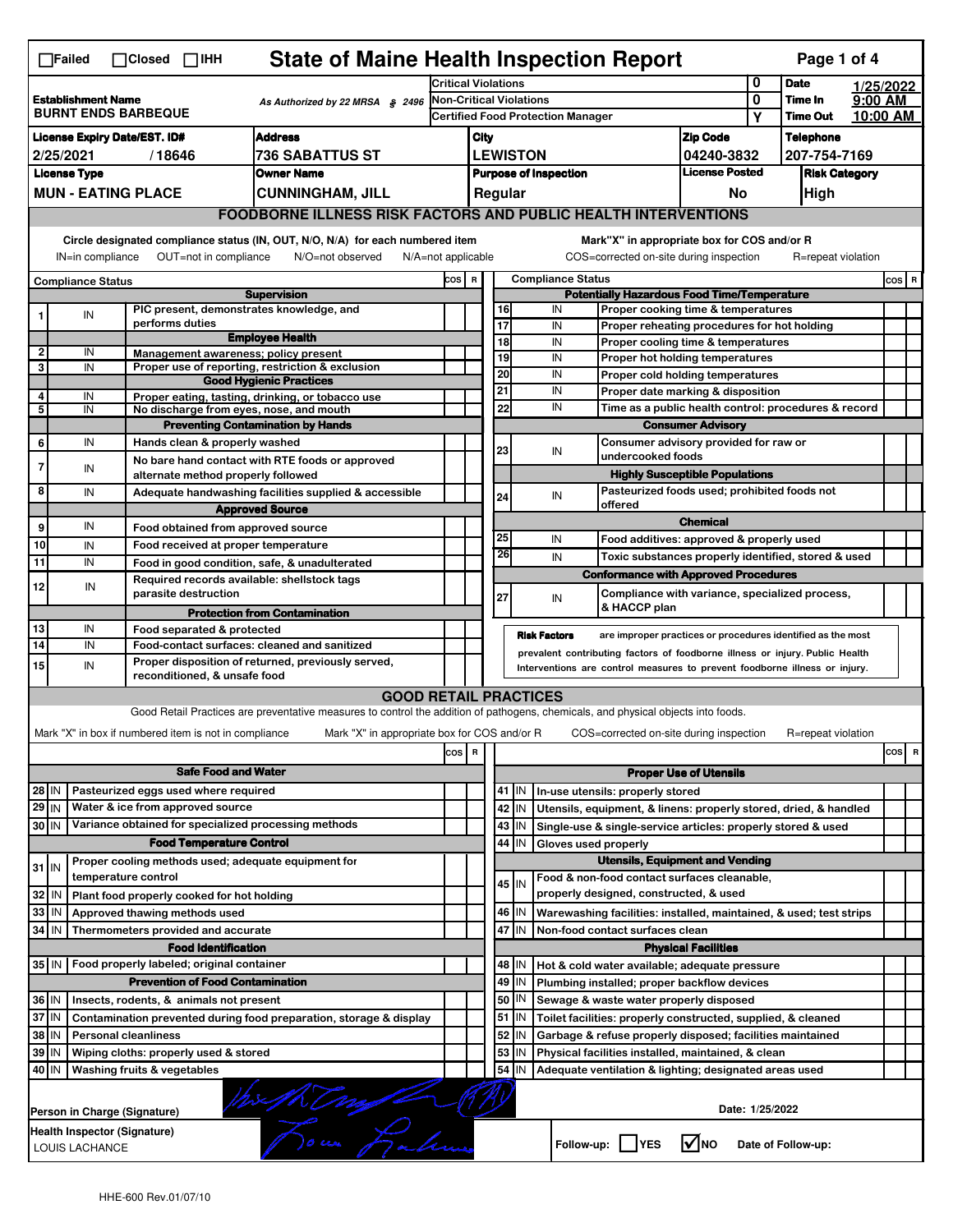|                                                         |                                          |                                 | <b>State of Maine Health Inspection Report</b> | Page 2 of 4  |                                |                                  |  |  |  |  |
|---------------------------------------------------------|------------------------------------------|---------------------------------|------------------------------------------------|--------------|--------------------------------|----------------------------------|--|--|--|--|
| <b>Establishment Name</b><br><b>BURNT ENDS BARBEQUE</b> |                                          | As Authorized by 22 MRSA § 2496 | 1/25/2022<br><b>Date</b>                       |              |                                |                                  |  |  |  |  |
| License Expiry Date/EST. ID#<br>2/25/2021<br>/18646     | <b>Address</b><br><b>736 SABATTUS ST</b> |                                 | City / State<br><b>LEWISTON</b><br>ME          |              | <b>Zip Code</b><br>104240-3832 | <b>Telephone</b><br>207-754-7169 |  |  |  |  |
| <b>Temperature Observations</b>                         |                                          |                                 |                                                |              |                                |                                  |  |  |  |  |
| Location                                                | <b>Temperature</b>                       |                                 |                                                | <b>Notes</b> |                                |                                  |  |  |  |  |
| Reach in cooler (top)                                   | $36*$                                    |                                 |                                                |              |                                |                                  |  |  |  |  |
| Hand wash sink                                          | $120*$                                   |                                 |                                                |              |                                |                                  |  |  |  |  |

| 3 bay                    | $125*$  |         |
|--------------------------|---------|---------|
|                          |         |         |
| Sani bucket              | 200-400 | Quat 40 |
|                          |         |         |
| Reach in cooler (bottom) | $40*$   |         |
|                          |         |         |



**Date: 1/25/2022**

HHE-601(a)Rev.01/07/10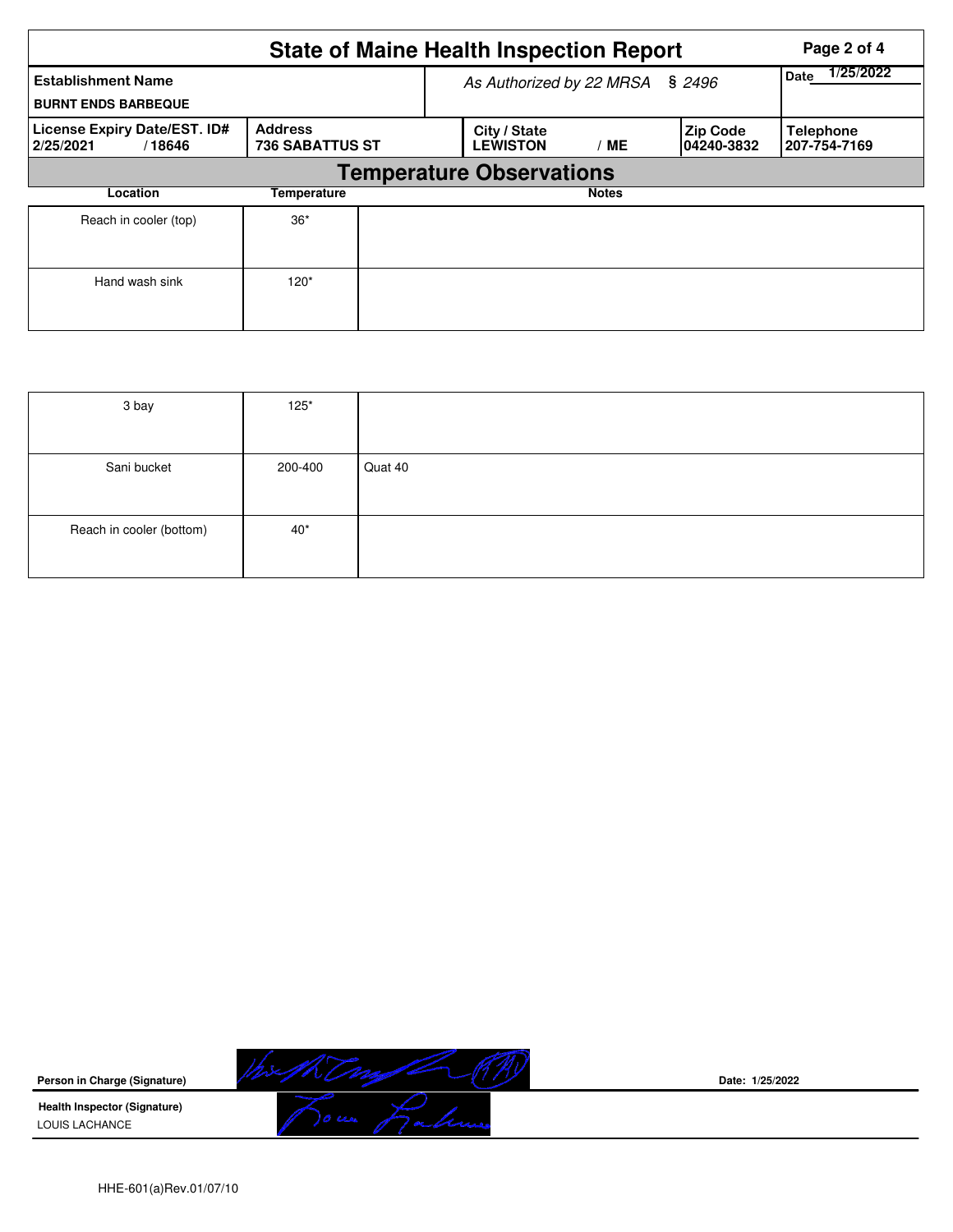| <b>State of Maine Health Inspection Report</b><br>Page 3 of 4                                                                                      |                                          |                                 |           |                               |  |  |  |  |  |  |
|----------------------------------------------------------------------------------------------------------------------------------------------------|------------------------------------------|---------------------------------|-----------|-------------------------------|--|--|--|--|--|--|
| <b>Establishment Name</b><br><b>BURNT ENDS BARBEQUE</b>                                                                                            |                                          |                                 |           |                               |  |  |  |  |  |  |
| License Expiry Date/EST. ID#<br>2/25/2021<br>/18646                                                                                                | <b>Address</b><br><b>736 SABATTUS ST</b> | City / State<br><b>LEWISTON</b> | <b>ME</b> | <b>Zip Code</b><br>04240-3832 |  |  |  |  |  |  |
| <b>Observations and Corrective Actions</b>                                                                                                         |                                          |                                 |           |                               |  |  |  |  |  |  |
| Violations cited in this report must be corrected within the time frames below, or as stated in sections<br>8-405.11 and 8-406.11 of the Food Code |                                          |                                 |           |                               |  |  |  |  |  |  |



**Date: 1/25/2022**